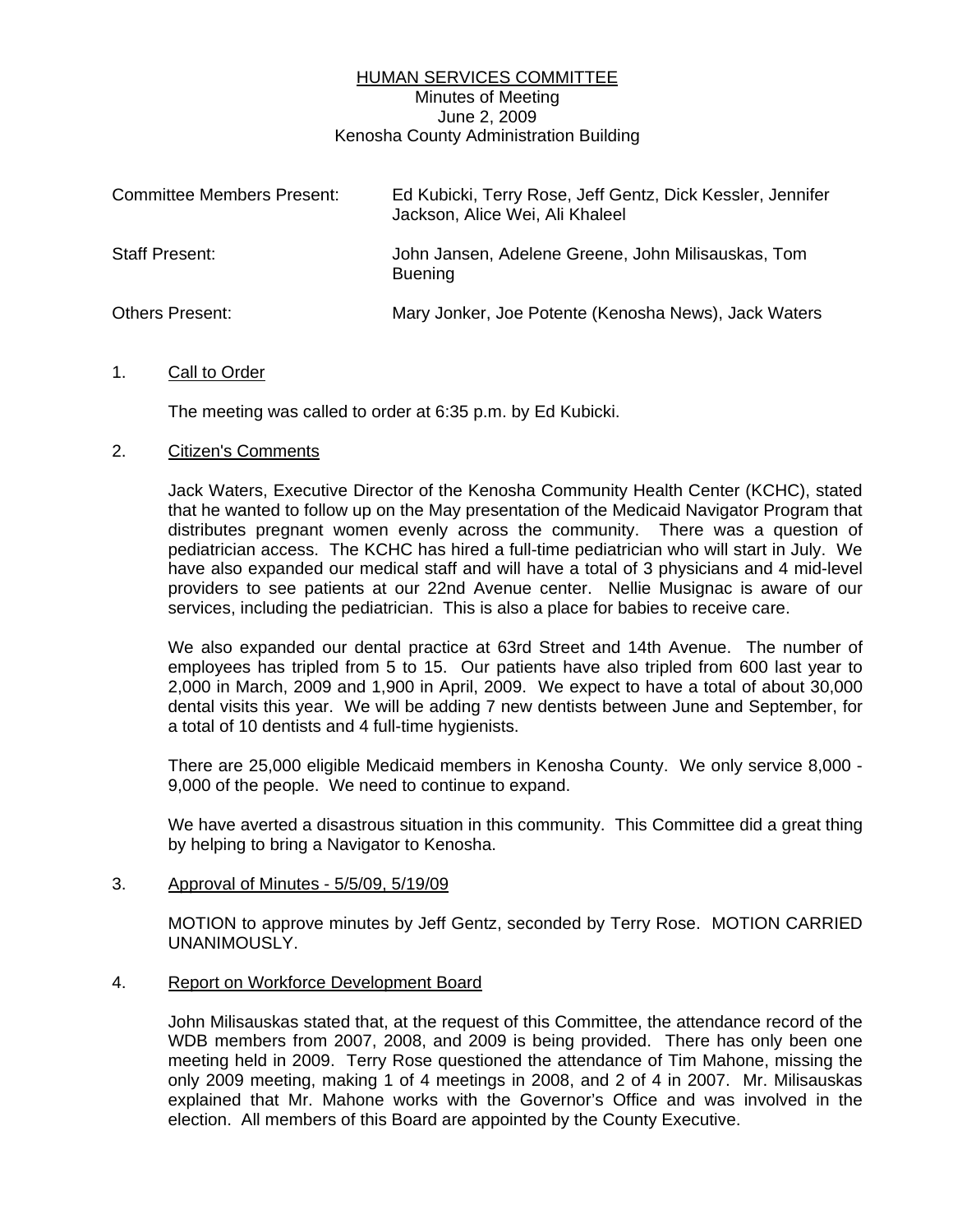# 5. Informational Item: Child Support Stimulus Money

 Adelene Greene stated that we will be receiving additional Child Support funding from the American Recovery and Reinvestment Act (stimulus money) in the amount of \$307,000 for this year, and the same amount for next year. It is available now but is being held up in the Governor's budget. We should receive it in about 2 weeks. This funding is time limited; it needs to be spent by 9/30/2010. There are also limitations as to how the money can be used. It can be used for enhanced services, so we will probably hire additional staff that will be time limited. We will bring our full plan in a resolution to this Committee when we receive the money.

# 6. Informational Item: Human Services Board Operating Policies

 John Jansen said that in April there were several questions about all of the different committees and boards overseeing DHS. The Human Services Board has 2 standing committees - the Public Welfare Committee and the MH/AODA Committee, which just had 4 vacancies filled. There are still 2 vacancies, including a County Board Supervisor. There are also several other oversight committees.

## 7. Informational Item: Purpose & Authority of DHS Oversight Committees

 John Jansen stated that these are the bylaws, responsibilities, and purposes of the various DHS oversight committees. Mr. Jansen also distributed a listing of all oversight committee meeting dates, times and locations, commenting that everyone is welcome to attend these open meetings, and invited the committee members to try to attend some of these meetings.

## 8. Informational Item: Other Committee Minutes

 Aging, 2/9/09 ADRC Board, 2/19/09 Brookside, 3/2/09 Health, 2/9/09 Human Services Board, 1/28/09, 2/25/09 MH/AODA Services,2/18/09 Public Welfare, 2/12/09, 3/12/09

 John Jansen commented that these are the minutes from the last meetings held by some of our oversight committees. We can continue this practice of including them in your packets, if you would like us to. Jennifer Jackson requested that they be e-mailed to all committee members to save paper costs. All members agreed.

Mr. Jansen said that we will continue to bring various presentations to future meetings.

### 9. Such Other Business as Authorized by Law

 Mr. Jansen informed the members that CPE funding for county nursing homes, including Brookside, was restored by the State. This is good news.

### 10. Committee Members Comments - None

 Jennifer Jackson stated that we need to let our legislators know of our objections to the funding cuts for inpatient mental health admissions at Mendota and Winnebago. The cost is about \$800 per day. The State had been paying for this, but they have taken it out of the upcoming budget. The additional cost to Kenosha County will be about \$680,000 based on last year's numbers. We are getting less and less shared revenue. We have no choice in